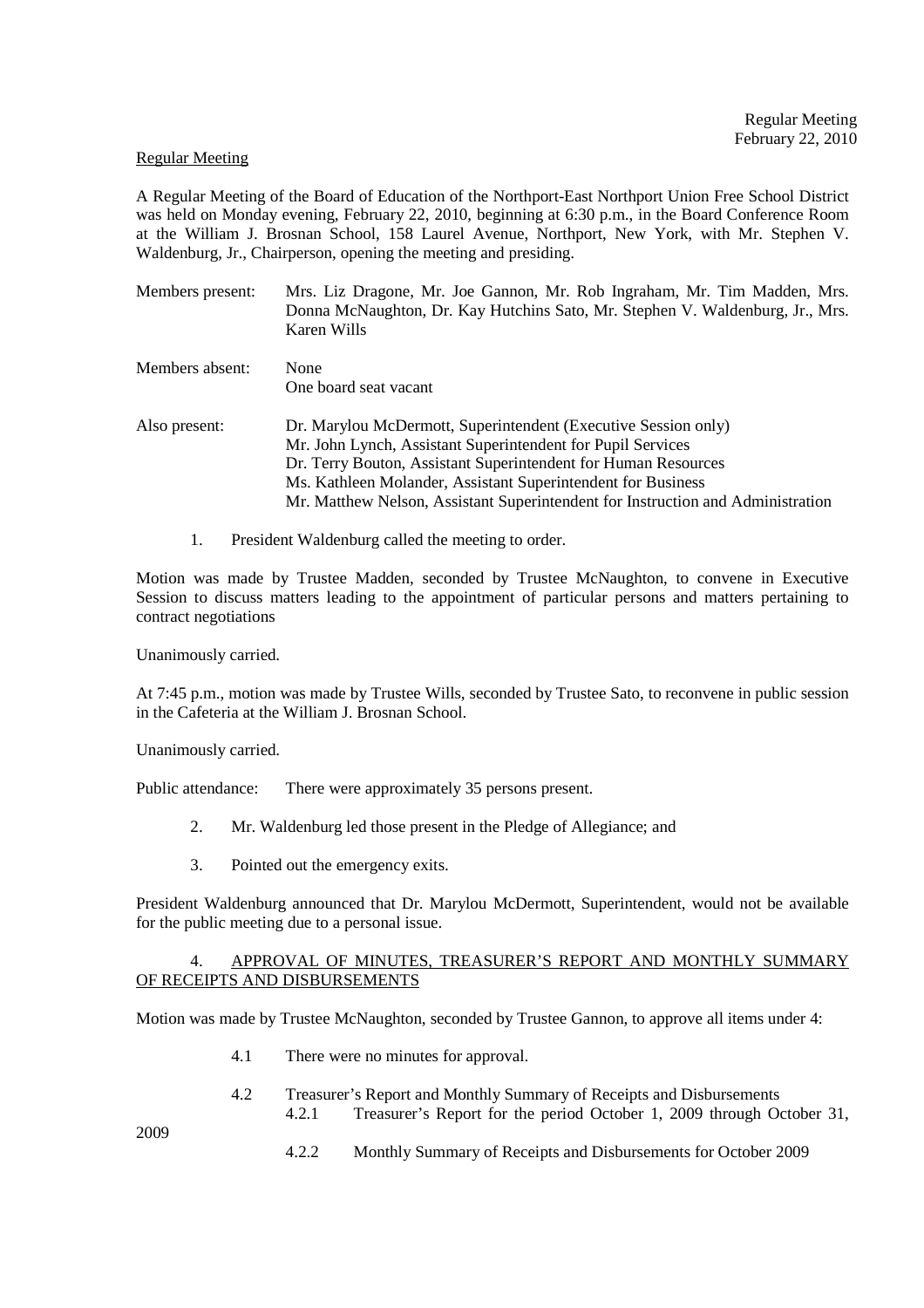Unanimously carried.

### 5. SPECIAL REPORTS/ANNOUNCEMENTS FROM THE SUPERINTENDENT

### 5.1 Accomplishments of Staff and Students

 5.1.1 Mr. William Esner, District Chairperson of Science, introduced the Science Department Student of the Month, Chelsea Culbert. Mr. Esner stated that Chelsea is a highlymotivated student who loves the challenge of schoolwork and is enrolled in the International Baccalaureate diploma program. In addition to her schoolwork, Chelsea is one of the shining stars of the high school's A Midwinter Night's Dream committee, participating in the fund raising efforts of the team and becoming actively involved in performing real medical research at Johns Hopkins University in an effort to help find an ALS cure. Mr. Esner noted that Chelsea spent five weeks of her summer vacation preparing photos of mouse muscle tissue for use as a control model in a study of ALS and other degenerative diseases at Johns Hopkins University. Chelsea has entered research projects in the prestigious Siemens and Intel competitions and has committed to majoring in science in college and will likely pursue a career in the medical research field.

President Waldenburg and Assistant Superintendent for Pupil Services John Lynch congratulated Chelsea on her fine achievements and presented her with a commendation from the Board.

5.2 Review of Instructional Initiatives in the following areas:

 5.2.1 Mr. William Esner, District Chairperson of Science, presented the 2009- 2010 Science Education Initiatives. Mr. Esner stated that the 2009-2010 science initiatives include mapping elementary science curricula utilizing the Moodle on-line learning system to better correlate the curricula to the New York State Elementary Science Core Curriculum and increase teacher collaboration in the development of science lessons and materials. The science initiatives also include developing common mid-year assessments for all Regents-level science courses in the middle schools and the high school for January 2011, and developing an on-line course curriculum and resource area for  $6<sup>th</sup>$  grade science teachers using the tools available in the Moodle on-line learning system. Mr. Esner reviewed the elementary level performance noting strong achievement with 96% of students scoring levels 3 or 4 on the Grade 4 Elementary Level Science Test. Mr. Esner also noted strong achievement on the Intermediate Level Science Assessment with 91% scoring at levels 3 and 4, and 100% passing and over 90% mastery on the Earth Science Regents at the middle school level. Mr. Esner reviewed the Commencement Level (high school) science performance noting strong overall performance levels in 2009 in Regents, Advanced Placement, and IB course exams. Mr. Esner stated that the department is utilizing item analysis and the Castle Learning online homework/review program in an effort to improve instructional weaknesses in all subject areas.

There was a brief discussion regarding the regents and state exams, after school science clubs, the science research program and the Castle online program.

President Waldenburg thanked Mr. Esner for his very informative report.

 5.2.2 Mr. Bill Claps, Technology Education Lead Teacher, presented the 2009- 2010 Technology Education Initiatives. In an overview of the Technology Education program, Mr. Claps stated that technology education provides an opportunity for students to learn about the processes and knowledge related to technology that are needed to solve problems and extend human capabilities. At the middle school level students study the fundamentals through Introduction to Technology. The high school technology areas include Electronics/Robotics, Engineering, Transportation/Power, Information Technology, Technical Drawing, and Materials/Production. Mr. Claps reviewed the Middle School Program, the High School Program including Engineering, Information Technology and Project Lead the Way. Mr. Claps stated that the Technology Education Initiatives include attaining "Certified" stated for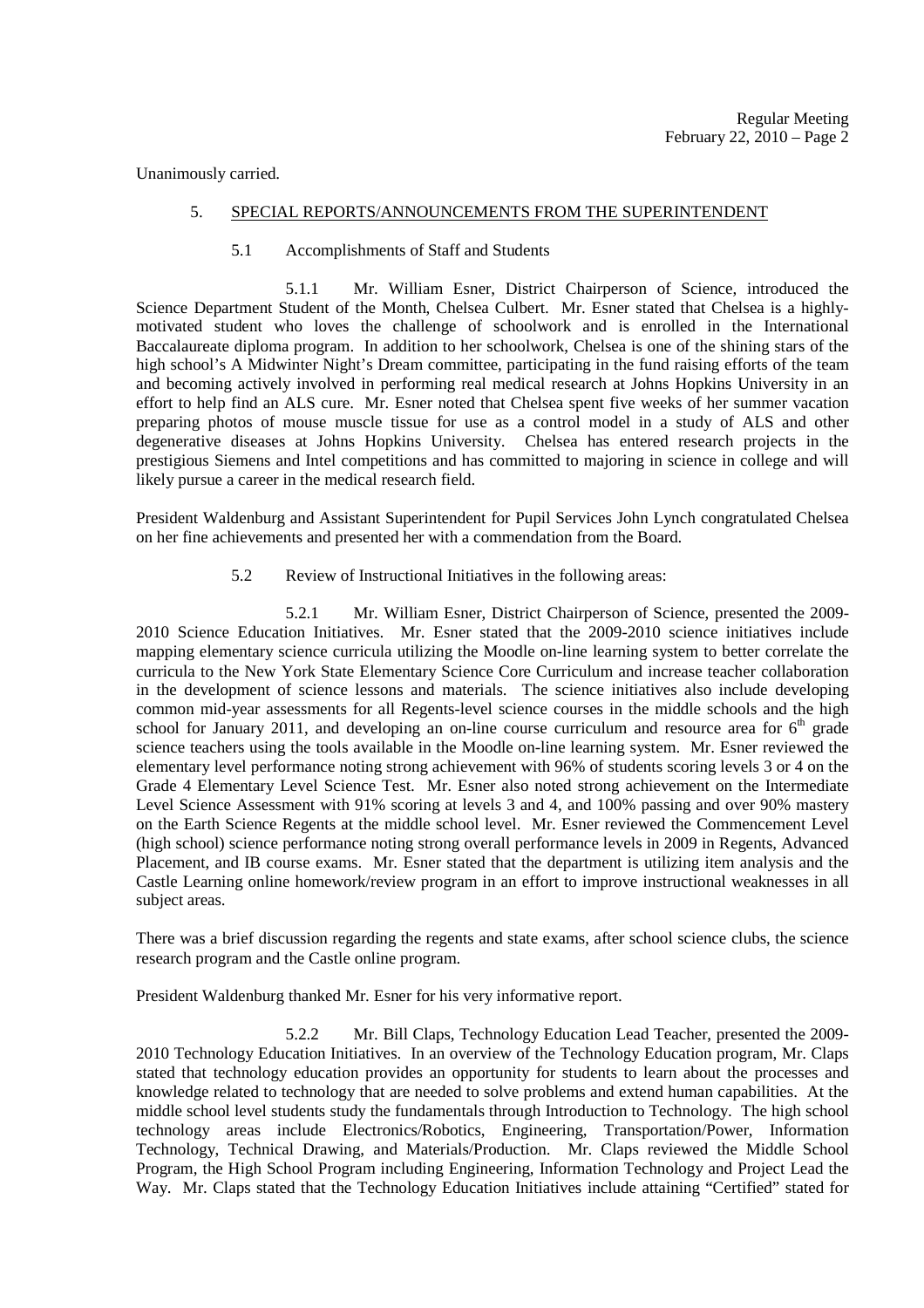the Project Lead the Way program at the high school, marketing Project Lead the Way courses to students in both the high school and middle schools with particular emphasis on encouraging more female student to participate, and working with industry partners in an effort to expand resources available.

There was a brief discussion regarding technology education at the elementary level and the Project Lead the Way program.

President Waldenburg thanked Mr. Claps for his fine report.

 5.2.3 President Waldenburg stated that the Health Education Initiatives will be presented at a future meeting.

 5.3 The President of the Board reviewed the upcoming Board of Education meetings scheduled for March 8<sup>th</sup>, March 15<sup>th</sup>, March 22<sup>nd</sup>, and April 14<sup>th</sup>. President Waldenburg noted that the Superintendent will present the proposed 2010-2011 budget on March  $8<sup>th</sup>$  and budget discussions will be held on March  $15<sup>th</sup>$  and March  $22<sup>nd</sup>$ , followed by a Preliminary Hearing to receive additional public input on the budget on April 14th.

# 6. COMMUNICATIONS

 6.1 Letter from Mrs. John Johnson, Clerk of Western Suffolk BOCES, received February 2, 2010, re: nominations for component boards of education which must be submitted by March 26, 2010.

#### 7. PUBLIC PARTICIPATION

 Name Comment Armand D'Accordo Inquired about the high school attendance team stating that every teacher UTN-EN takes attendance in each class and there should have been a way to solve the problem without spending additional money for an attendance team.

President Waldenburg asked Mr. D'Accordo to bring the question up again during the budget discussions.

| Jean Baron | Stated the District could have clerical staff performing the attendance   |
|------------|---------------------------------------------------------------------------|
| UTN-EN     | duties. Ms. Baron also inquired about changes to the inclusion program    |
|            | for next year, a faculty meeting on January $25th$ , the E-team and their |
|            | planned trips.                                                            |

Vice President Dragone stated that there is a statue stating when there is an incorporated village within a school district the district is required to have an attendance teacher.

Mr. John Lynch, Assistant Superintendent for Pupil Services, stated that there has been no change in the law regarding the inclusion program and continuum of services is determined at each annual review.

President Waldenburg asked Ms. Baron to direct her remaining questions in writing to Mr. Matthew Nelson, Assistant Superintendent for Instruction.

Motion was made by Trustee Ingraham, seconded by Trustee Sato, to approve all items under 8. and 9., including Supplemental 8.1.6 (Schedule M #1), and excluding severed item 9.4.

# 8. SUPERINTENDENT'S REPORT, GENERAL - FOR BOARD ACTION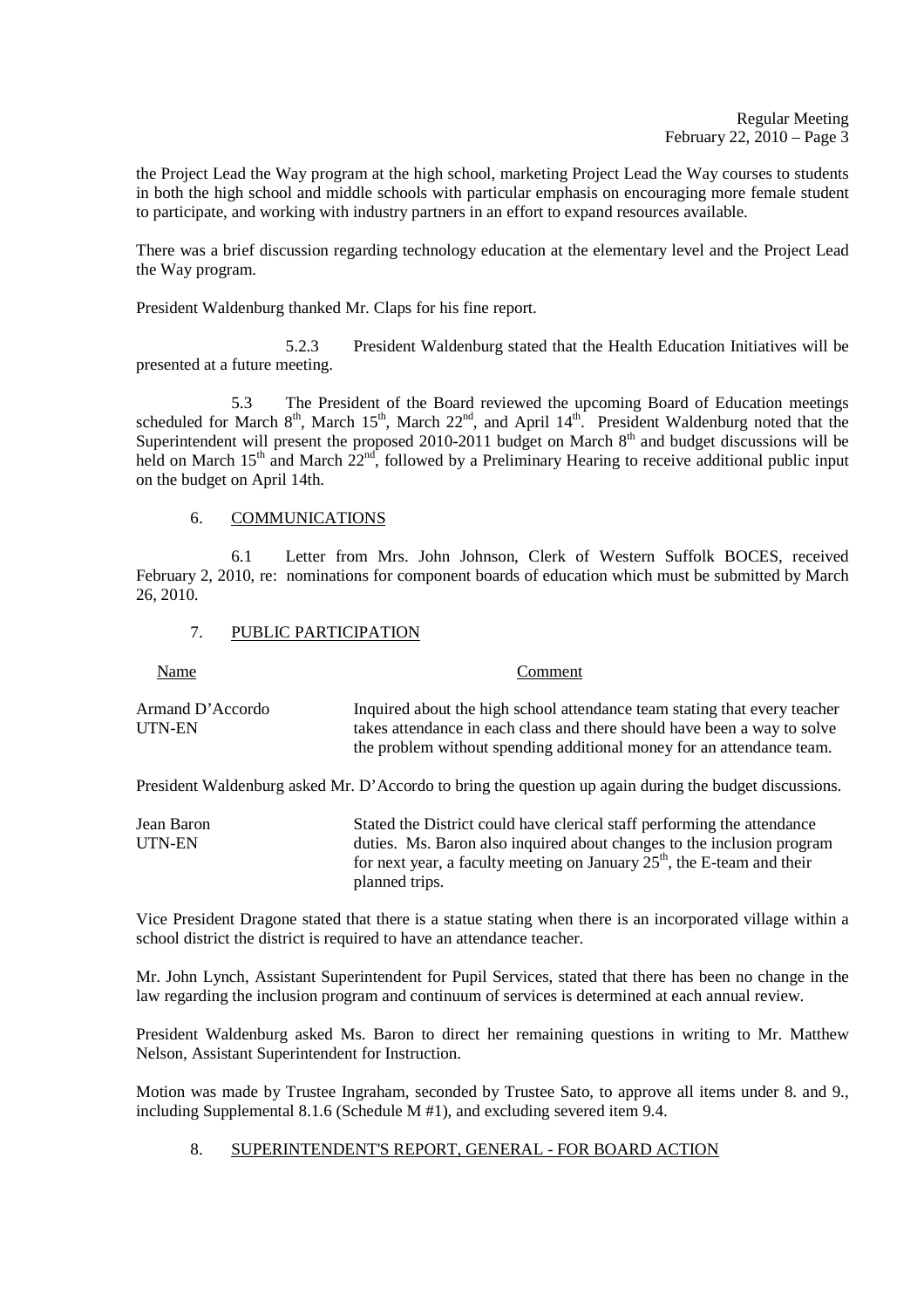8.1 Personnel Schedules, each dated February 22, 2010, and each attached and made part of the official minutes:

| 8.1.1 | Schedule A          | - Certified Staff                |
|-------|---------------------|----------------------------------|
| 8.1.2 | Schedule B          | - Non-Instructional Staff        |
| 8.1.3 | Schedule C          | - Salary Transfers               |
| 8.1.4 | Schedule D          | - Extra Pay                      |
| 8.1.5 | Schedule J          | - Committee on Special Education |
| 8.1.6 | Schedule M - Tenure |                                  |

### 8.2 Receiving for a second reading and adopting the following textbook:

| Earth Science The Physical Setting | Earth Science |               |
|------------------------------------|---------------|---------------|
| Thomas McGuire                     | AMSCO         | Grade 8 and 9 |

# 8.3 Receiving for a first reading the following textbook:

| Biology Concepts & Connections $6th$ Edition | AP Biology |                 |
|----------------------------------------------|------------|-----------------|
| Campbell, Reece, et. al                      | Pearson    | Grade 11 and 12 |

8.4 Approving the following resolution:

 "RESOLVED, that the Administration be and hereby is authorized and directed to commence due process hearing to obtain consent for appropriate testing of a classified student known to the Office of Pupil Services"

8.5 Approving the following resolution:

 "RESOLVED, that the Administration be and hereby is authorized and directed to appeal to the State Review Officer, the decision of Michael Lazan in connection with a special education hearing regarding a student known to the Board of Education, and that any and all actions heretofore taken in furtherance of the foregoing be and are hereby ratified and confirmed"

 8.6 Authorizing the administration to survey the community to determine the extent of need for a school breakfast program for the 2010-2011 school year.

# 9. SUPERINTENDENT'S REPORT, FINANCIAL - FOR BOARD ACTION

9.1 Taking specified action on the following BIDS:

# LONG ISLAND SCHOOL FOOD SERVICE DIRECTOR'S ASSOCIATION COOPERATIVE:

- 9.1.1 Award Meat
- 9.1.2 Award Dairy<br>9.1.3 Award Small
- 9.1.3 Award Small Equipment
- 9.1.4 Award Large Equipment
- 9.2 Approving the following donations to the District:

 9.2.1 \$1,000.00 from Mr. David L. Quigley to the Laurence J. Quigley ALS Memorial Scholarship Fund and \$500.00 from Mr. David L. Quigley to the Laurene G. Quigley Memorial Scholarship Fund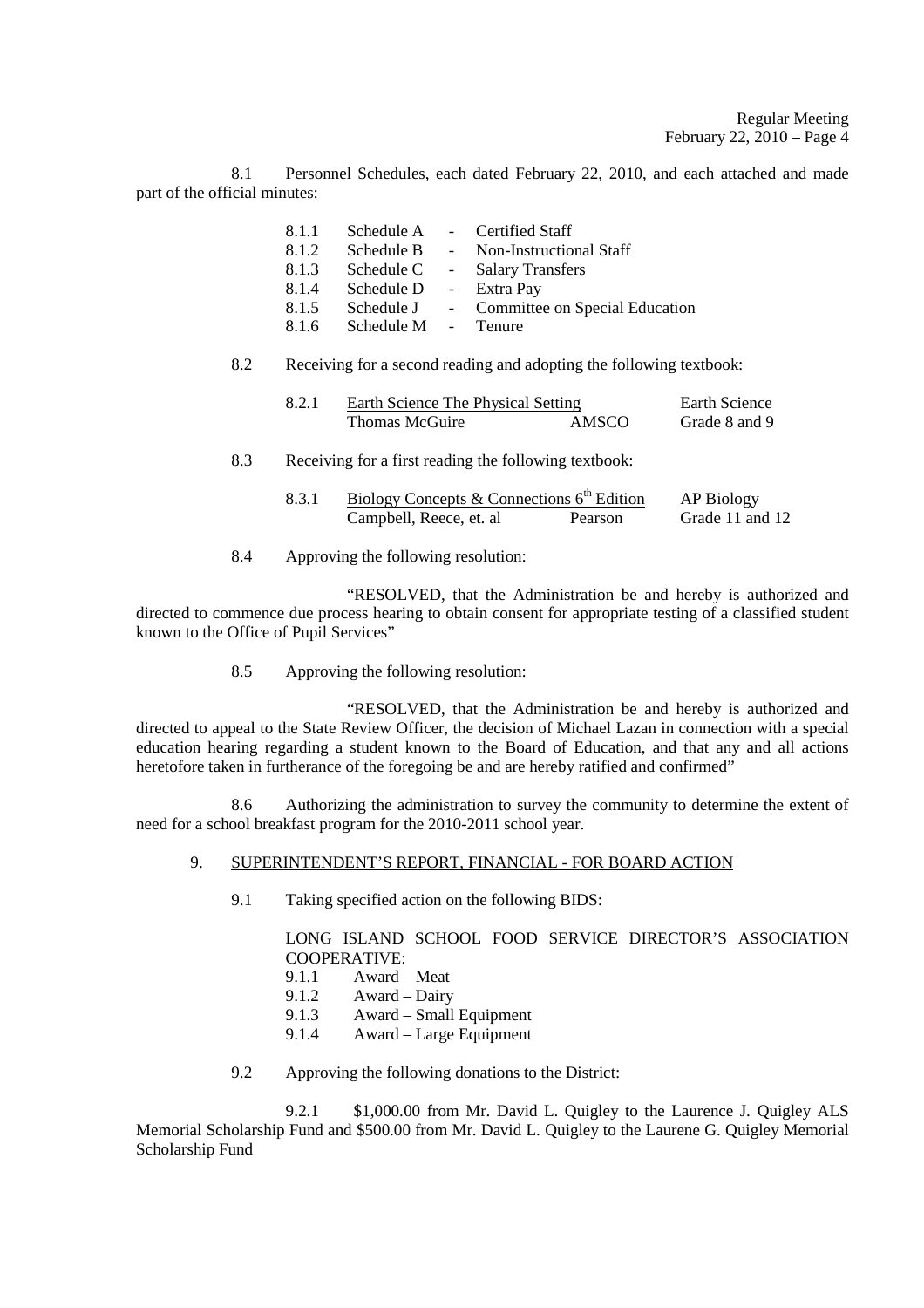9.3 Authorizing the Board President to sign a contract with the following district to provide Health Services for Northport-East Northport students attending school in that district during the 2009-2010 school year:

 9.3.1 Huntington Union Free School District, three (3) students attending St. Patrick School @ \$643.78, totaling \$1,931.34

9.4 Severed

After a brief discussion, the Board requested clarification from Board counsel regarding the proposed MTA resolution.

Vote on Trustee Ingraham's motion to approve all items under 8. and 9., including Supplemental 8.1.6 (Schedule M #1), and excluding severed item 9.4 was unanimously carried.

# 10. SUPERINTENDENT'S REPORT - FOR INFORMATION ONLY

- 10.1 Schedule I Home Instruction
- 10.2 Monthly Revenue and Budget Status Report as of October 2009
- 11. UNFINISHED BUSINESS
- 12. NEW BUSINESS

President Waldenburg stated that Dr. McDermott asked him to speak on her behalf stating that it is her interest to lead this District by example in the best interests of the children and as such she wishes to take a salary freeze this coming year in order to assist the District in its efforts to bring forth a minimal budget for the community. President Waldenburg stated that this is the second year in a row that the Superintendent has taken a salary freeze.

Trustee Ingraham stated that this is the second consecutive year in which Dr. McDermott, on her own, has agreed to freeze her salary. Mr. Ingraham stated that Dr. McDermott certainly recognizes the dire financial straits we are in and understands that we all have to share in the sacrifice and we all have to be part of the solution. Mr. Ingraham stated that the Board must demonstrate to the community that they also recognize the state of the economy and are doing everything with their power to limit the tax rate increase while maintaining the strong educational programs.

Motion was made by Trustee Ingraham, seconded by Trustee McNaughton, that the Board of Education freeze the salaries of all district employees who full under Board policy, non-unionized District employees, for the 2010-2011 school year and that none of these employees receive a raise from their salary as of December 31, 2009.

There was a brief discussion regarding what personnel falls under Board policy and the range of salaries involved. Several Board members requested additional information from the administration regarding Trustee Ingraham's motion.

Motion was made by Trustee Madden, seconded by Trustee Wills, to postpone consideration of Trustee Ingraham's motion until March 8, 2010 when additional information is provided to the Board.

Vote on Trustee Madden's motion was as follows:

- YES: Mrs. Dragone, Mr. Madden, Dr. Sato, Mr. Waldenburg, Mrs. Wills
- NO: Mr. Gannon, Mr. Ingraham, Mrs. McNaughton